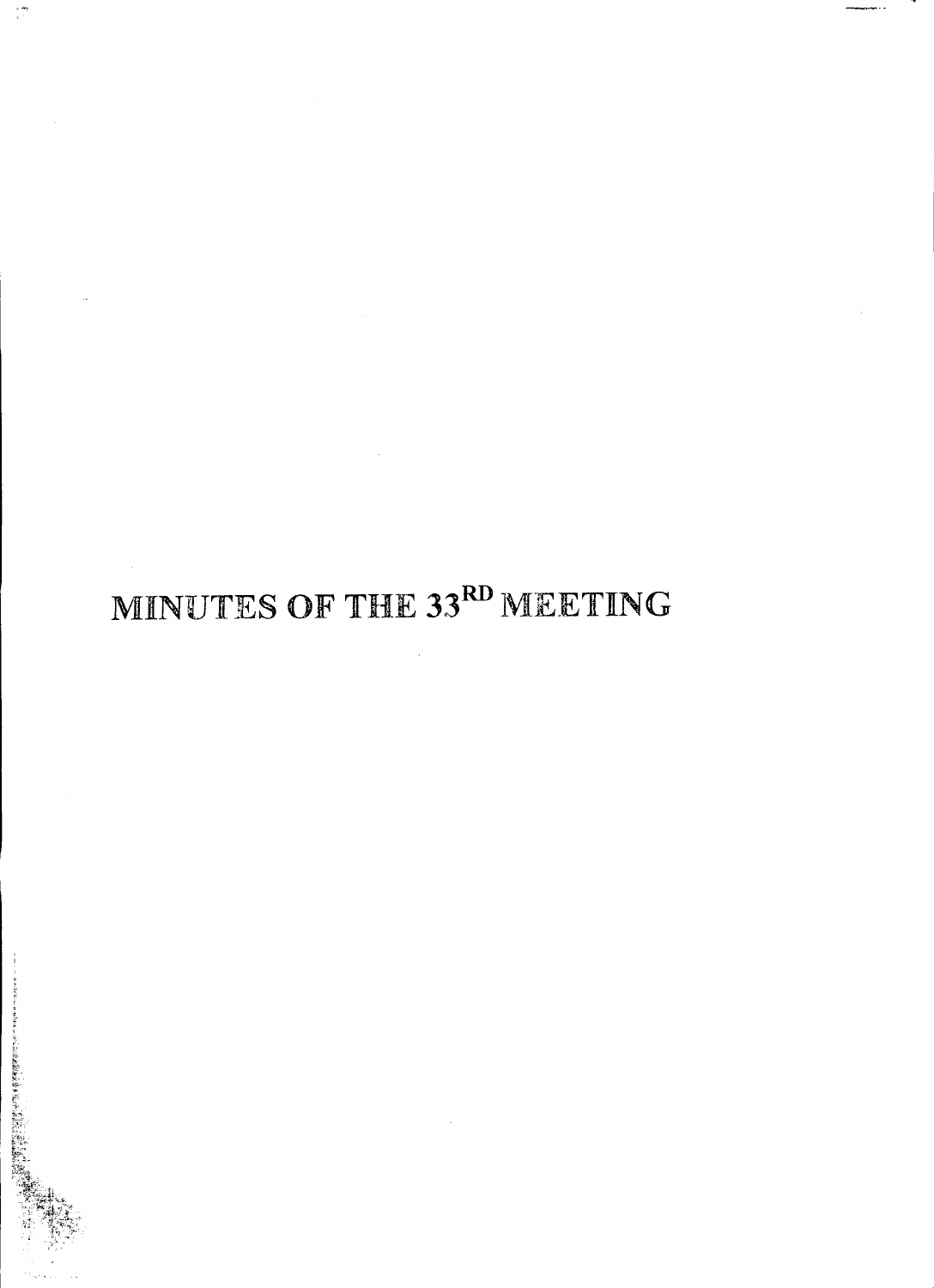## PEDERAL GOVILERENT EMPLOYEES ROBELPS FOUNDATION SHAHEED-E-MILLAT SECRETARIAT

 $No.4(1)/92-HF(C)$ 

 $\gamma$ 

Z  $\mathbf{I}$ 

 $\mathcal{T}$ 

 $\mathbf{I}$ ot Islamarad the 17th September, 1992.

 $Subject:-$ HINUTES OF THE SSRD MEETING OF THE EXECUTIVE COMMITTEE.

The 33rd meeting of the Executive Committee of the Board of Governors of the Housing Scheme for the Federal Government Employees on Ownership Basis, was held on honday, the 31st August, 1992, in the Committee Room of the Works Division under the chairmanship of the Secretary, Ministry of Housing & Works.

Minutes of the above mentioned meeting are forwarded herewith for information and necessary action by all concerned.

Progress reports on the attion taken may kindly be sent to this office as soon as possible.

 $\overline{\mathcal{L}}$ 

(MIAN AHMAD DIN) Assistant Director (Coord)

- $(1)$ P.S. to Secretary, Ministry of Housing & Works, Islamabdd.
- $(2)$ fir. Mohammad Iftikhar Annad, Joint Secretary (Worns), Ministry of Housing & Works. Islamabad.
- $(3)$ Mr. M.I. Rajput. Director General, Pakistan Pubilo Werks Repartment, Islamabad.
- $(4)$ M. Mukhtar Athena, Financial Adviser (while). Islamabad.
- $\hbar\mathbf{r}$  . <br> Durammad  $L$  , i.e.,  $(5)$ Joint Secretary, Cabinet Divarion. Islamanad.

m . Hohammad Kinan, beputy Secretion y. Works Division, Islamahad.

Pi retain a copy fir<br>The correred file and<br>petien the minutes to me.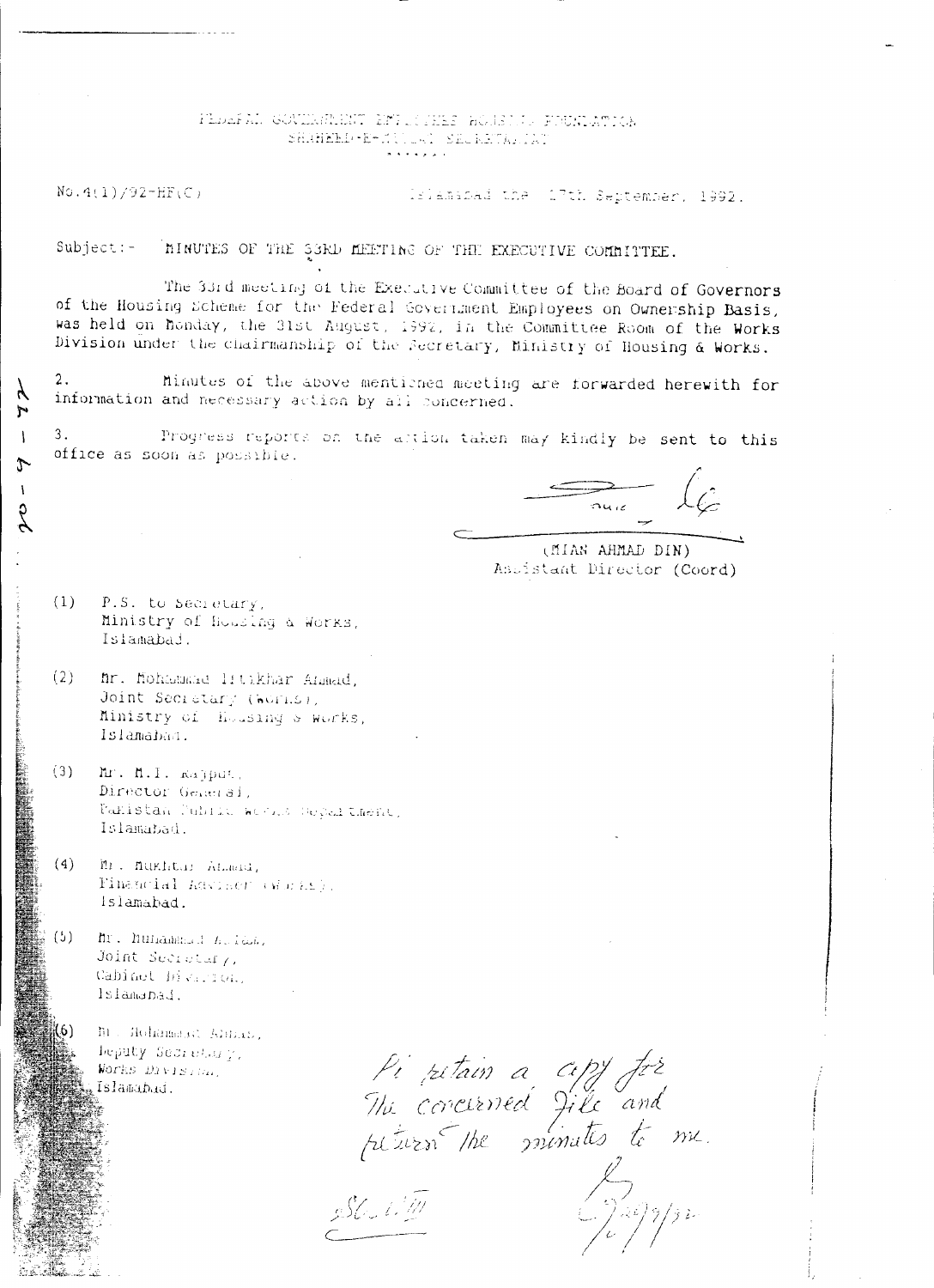- $(7)$ Mr. Sarshar Ali Malik, OSD(P&EC), Works Division. Islamabad.
- $(\theta)$ Dr. Mohammad Rasocl Khan. Director General, Housing Foundation.
- $(9)$ Mr. Manzoor Hussain, Additional Secretary, Establishment Division, Co-opted Member - Cat-I allottees.

 $\hat{\mathbb{Z}}$ 

- (10) Mr. Gulzar Ahmad, Deputy Secretary, Ministry of Interior, Co-opted Member - Cat-II allottees.
- (11) Mr. Mohammad Siddiq Kiani, Section Officer. Ministry of Religious Affairs, Co-opted Member - Cat-III allottees.
- (12) Malik Mohammad Hawaz, Section Officer, Ministry of Foreign Affairs, Co-opted Member - Cat-IV allottees.
- (13) Mr. Taseer Husain Kardar, Officer on Special Duty, Ministry of Food and Agriculture, Co-opted Member - Cat-V allottees.
- (14) Mr. Mohammad Sharif, Daftry, Finance Division, Co-opted Member - Cat-VI allottees.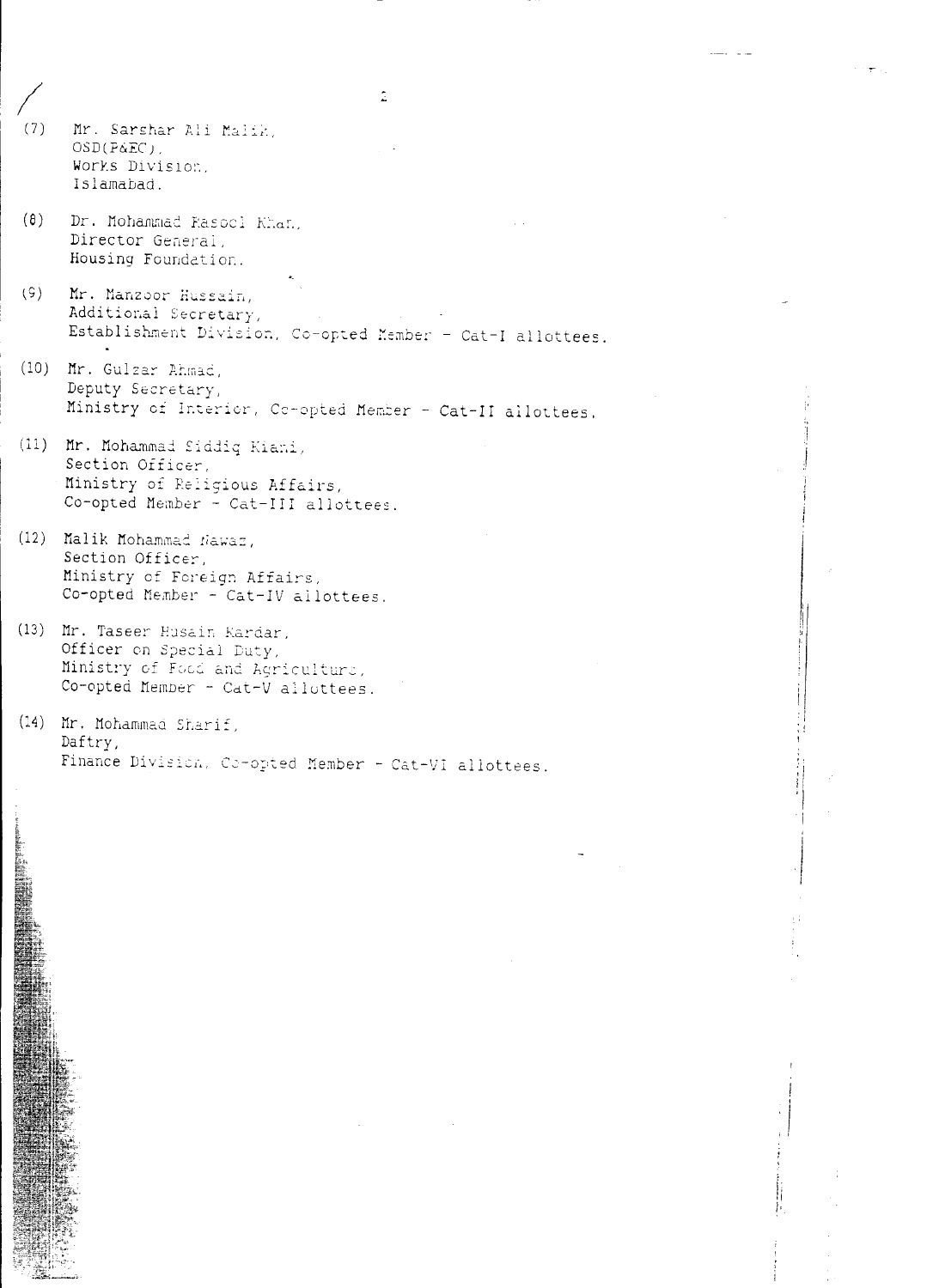$\label{eq:2.1} \mathcal{L}_{\mathcal{A}}(\mathcal{A}) = \mathcal{L}_{\mathcal{A}}(\mathcal{A}) = \mathcal{L}_{\mathcal{A}}(\mathcal{A}) = 0.$ Perentian  $\label{eq:2.1} \mathcal{L}(\mathcal{A}) = \mathcal{L}(\mathcal{A}) = \mathcal{L}(\mathcal{A})$ 

MINUTES OF THE 33RD MEETING OF THE EXECUTIVE COMMITTEE OF Bigu tin m THE BOARD OF GUVERNUMS.

The 30nd meeting of the userative Committee of the Board of Governors of the Houserty Scheme of Dwnership Basis, was held on **Monday, the 31st August, 1992 at 14.30 hours in the Committee Room**  $\mathbb{R}^n$  the Works Division, is amapad upper the chairmanship of the Secretary, Ministry of Housing and works.

The meeting commenced with the recitation from the Holy  $\mathbb{R}^2$ . Whean by Dr. Mohammad Rascol Khan, Director General, Housing ે...<br>સંસ્થાત**ો** 

The list of the participants of the meeting is enclosed  $\partial\mathcal{S}$ . **Was Annexure.** 

The items of the agenda conducted eachier vide Housing  $\mathbb{R}$  4. **Moundation let**ters No.4(1)/92-4m (U cated 22.a August, 1992 and  $\mathbb{R}^n$  an No. of 25th August, 1992 were mean discussed and by one in the  $\mathbb{R}$  ight of the Worlding Papers.

Item-i Confirmation of the Minutes of the last meeting.

The conduction of the Reset (eastling of the Exacutive : 243 J Monit**tee** held on 4th heardary, isla were confirmed. However, ※ Au<mark>khta</mark>n Asmud, f.A. (Works) : "hted but frut in the last 器對的g, Mr. Manchus Hubbain wash in worstice alous the co-opted  $\mathbb{R}^{35}_{\geq 0}$  and that a legal educies we to be obtained from Justice  $\mathbb{Z}[\mathbb{Z}[\mathbb{Z}^2]$  ion to determine the instance that a serie overlead. Housing ∰∭dd%**ion** stated Dult this point room ready been included in the spredicted to all commutings the first problem - hoth obe taaml  $\frac{1}{2}$  )  $\frac{1}{2}$  (of the Nousing Paradation) of Cogistral of Companies, the Measonna<mark>dum and</mark> Articles of Adonnesian and Sean Canter of Epperated),

護業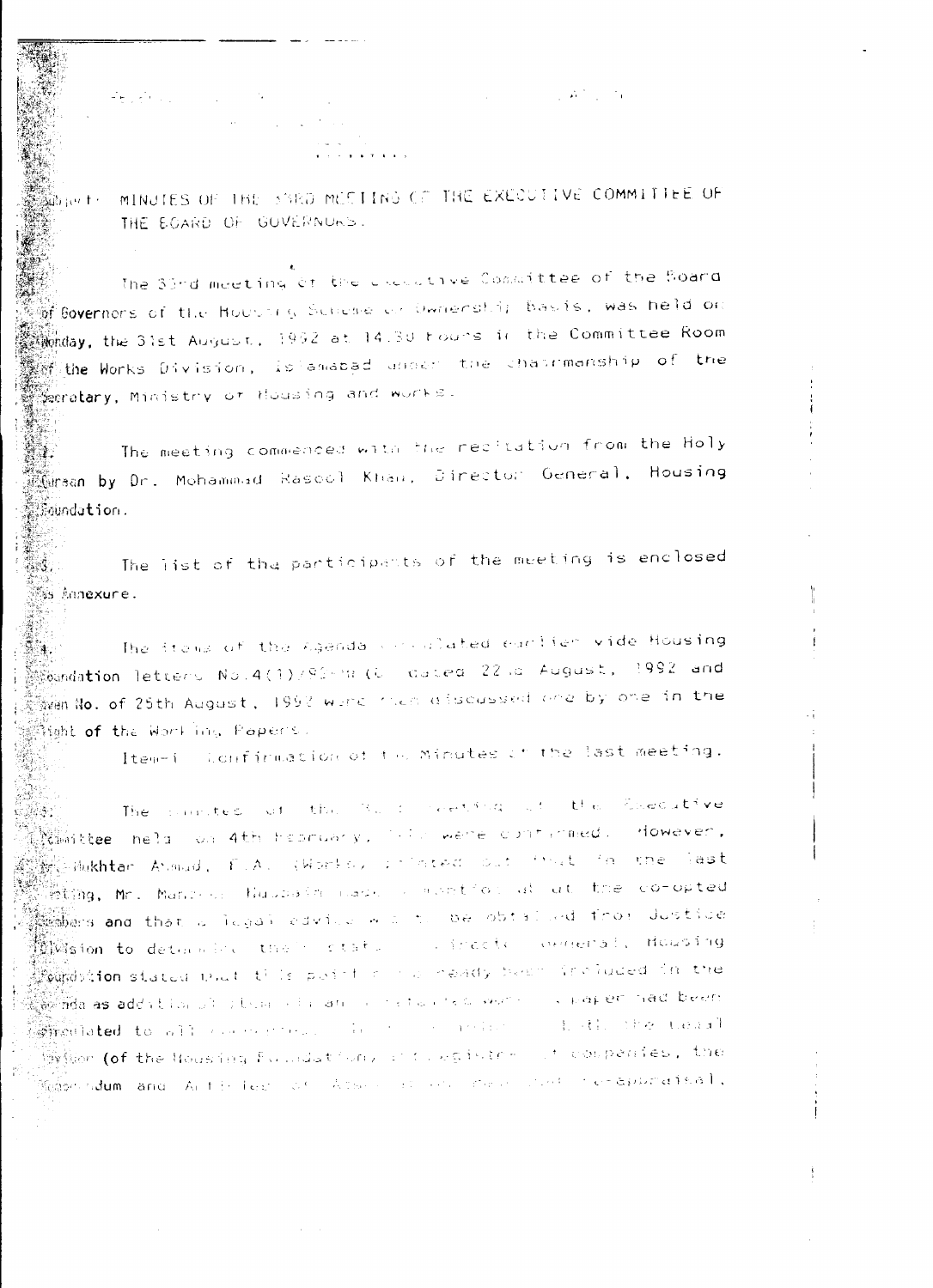scrutiny and alterations and amendments where necessary in order to cater for the needs of the Foundation and to bring them in conformity with the Companies Ordinance. Consequently, the matter was funther discussed in details by the Legal Advisor with the Secretary, Ministry of Housjng and Works on 3rd August, 1992 in which it was decided that the Legal Advisor should suggest necessary amendments/alterations in the two documents to bring them in line with the relevant laws and make them viable documents. meeting was told that the Legal Advisor had already been requested to do the needful as soon as possible.

The point was then discussed in further details in which Joint Secretary, Cabinet Division and FA (Works) took part. finally it was decided that the changes/amendments prepared by the legal Advison should first be got vetted/cleared from the Componate Law Authority (CLA) and then, if necessary, referred to Justice Division for advice. These discussions/decision also disposed off agenda Item-xii.

It was also decided that, in funture, a progress report on the actions taken on the decisions of the previous meeting should be added to the agenda for the next meeting.

Item-ii - Accounts and Audit Report for the period ended 30th June, 1991

The audit objections/obsertations on the accounts of the oundation were discussed in details. Director (Finance/Admn), Mousing Foundation dave a resume of the accounting system of the<br>Mar **Moundation.** He stated that the observations made by Auditors in **Many**<br>Mangearlier report that defailed's forabtion about the amounts The Auditors were thus sale to venity, recondite and subscriptions when alletted. subscriptions made by them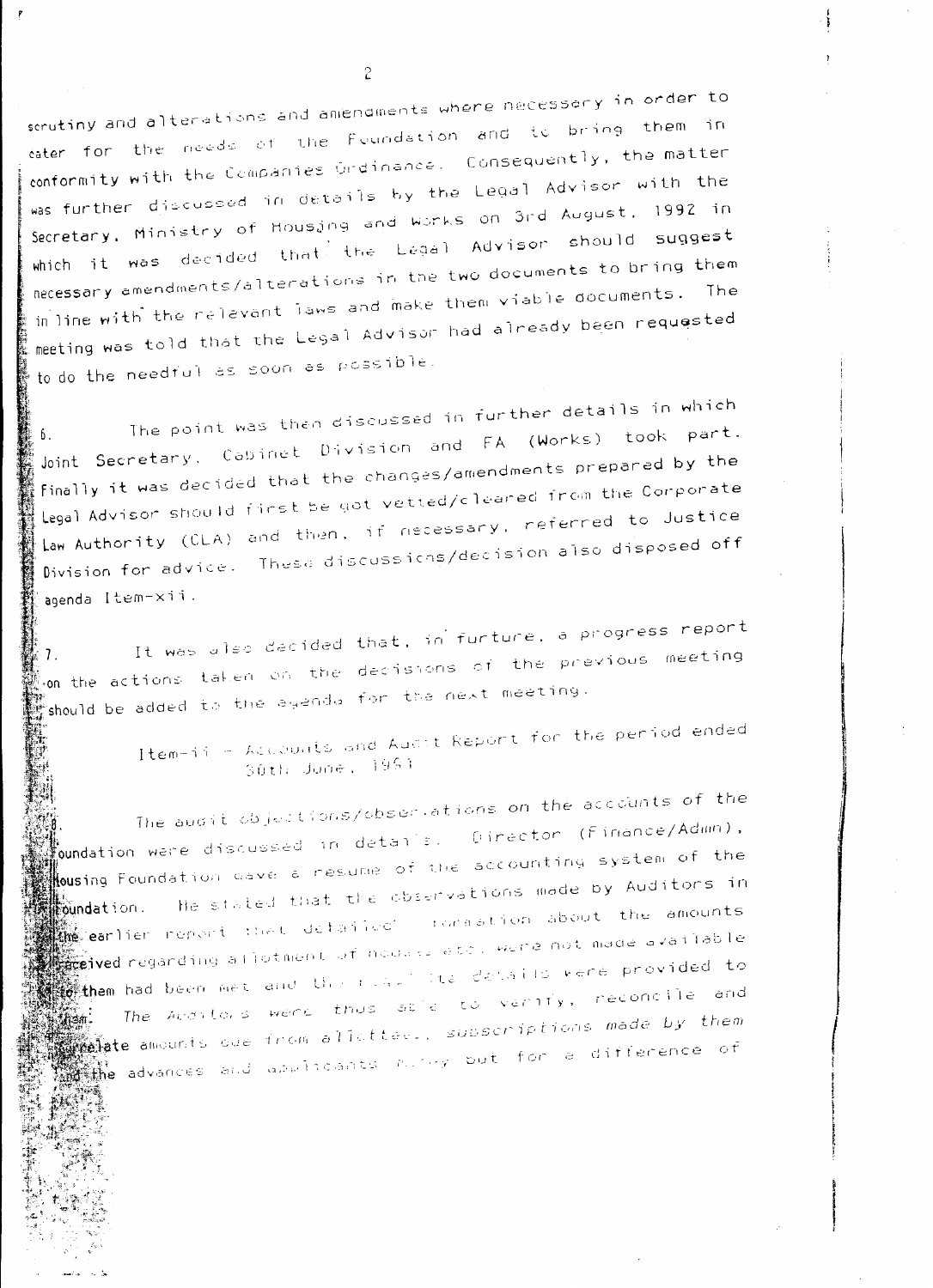Rs.2.2 (M) which on further efforts on reconciliation narrowed down to Rs.1.185 (M) do mentioned in the Audit Report. 0.6. Pak PWD suggested that a dead-line to concencile the difference and clear the audit observations be given. FA (Works) and J.S., Cabinet Division opined that the difference stated above should be reconciled and audit objections got cleared from Audit before the Accounts/Audit Report were brought before the Annual General Meeting (AGM). Finally, the Housing Foundation was asked to recondile the difference of Rs.1.185 (m) by 20th September, 1992.

9. The Committee wier fock up discussions on comments submitted by the Housing Epundation on the Audit Report. With regard to paras 2.1, the meeting reiterated their earlier discussions on Item-rii and advised that the audit observations as well as reference regarding ordinary membership of the Housing  $\tilde{\phantom{a}}$  foundation should timst be sent to Componate Law Authority (CLA) and if the Audit was not satisfied with the ruling of CLA then to  $\overline{\mathcal{N}}$  Justice Division so that this point may be cleared once for all.

 $10.$ On para 2.6 which deals with the observation on shortfall of CDA plots due to affectees problems, Mr. Sanshar Ali Malik, OSD (P&EC), Works Division, eaclained the position with regard to the last meeting held with the CJA in this respect. It was disclosed that even though assumance were given by CDA in the past the issue nematrical annesotyce, though the Member (Planning) CDA promised to do something to solve the affectees problems within a period of two months. The Chairman absenved that this matter is hanging fine for quite a long time and may now be nesolved positively within this menth (September, 1992), otherwise, some written reply/commitment should be islamied from the CDA.

> The meeting also discussed para 2.7 of the comments on en<br>Bapart, with regard to not a siven by the Thoume lax  $\mathfrak k$  under Section-0 which we applicable to turnover of D.G. Housing Foundation states that the returns on

 $\widehat{\mathbb{C}}$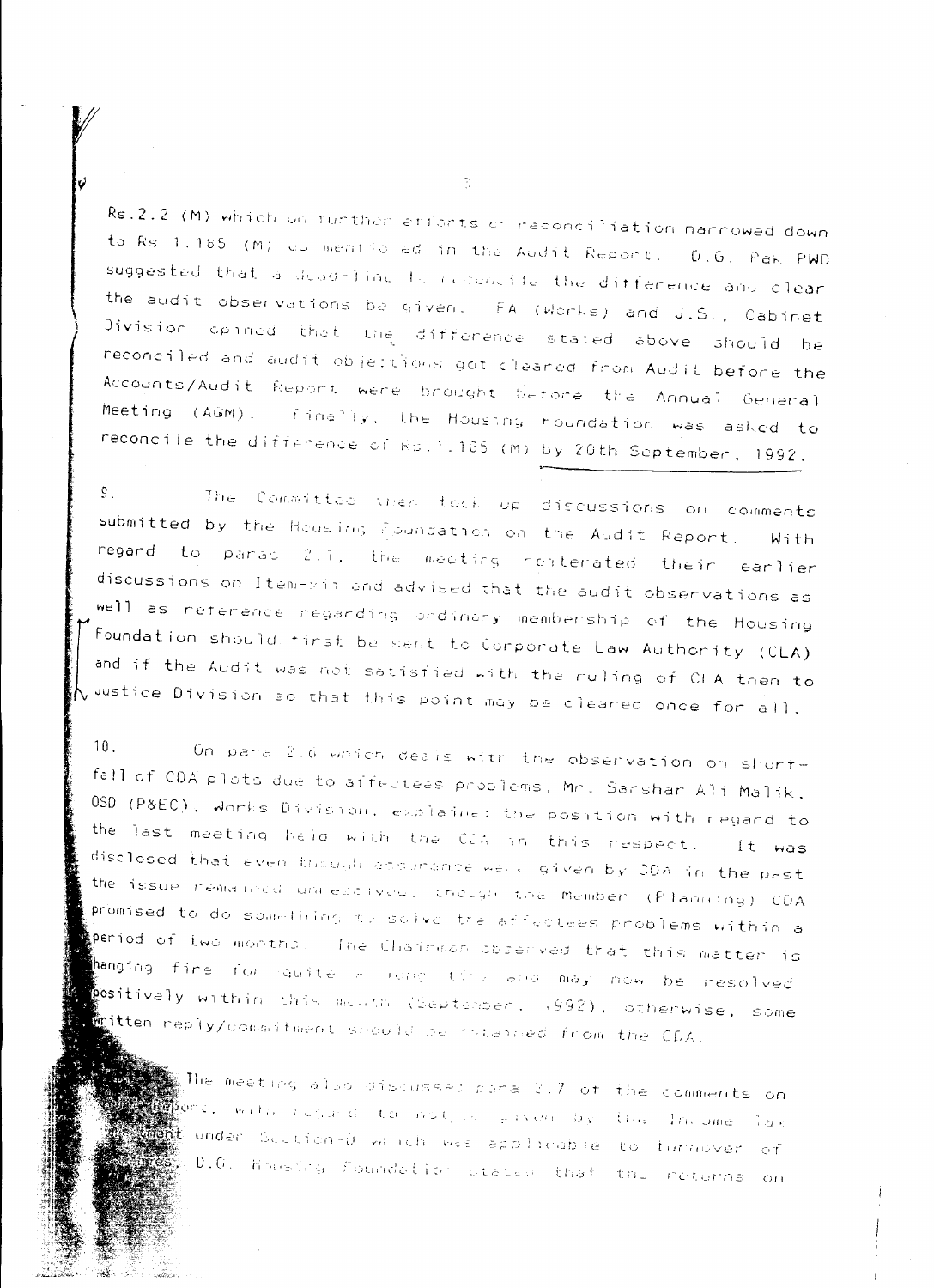deposits of allottees' money was in effect a set off against reduction of value of allottees' money due to inflation and not a profit. However, it appeared that the Income Tax Department would impose income takingt only on returns on deposits by Foundation but on the deposit itself which were the amounts received from allottees as trust money for utilization on construction of houses for them. It was to be appreciated that no generation of funds was involved and, as such, the levy of tax by Income Tax Department was not fair. On an enquiry by DG, Pal PWD as to what was the position with regard to other Foundations like fauji Foundation, Police Foundation and Overscas Pakistanies Foundation (OPF), Director (Finance), Housing Foundation apprised the meeting that unless the Income Tax Department inclused the name of Foundation in the Schedule of Exemptions, they would not relieve the Housing Foundation from payment of the Triome Tax. At that stage, the Chairman observed that he had also discussed this matter with the Member (Tax), CDR who informed that no Income Tax was leviable on deposits subscribed by the allottees through loans/advances and GP Fund savings ato. The meeting was told that most of other Foundations were regenerating consted/contributed funds  $b$  y investing the same in trade and cummerce whereas the Housing Foundation was not re-investing the allottees' funds for any trade or business. After due deliberations, the meeting decided that a revised reference be made to the CEN/Income Tax Depertment through Works Division for re-consideration of the case and inclusion of the Housing Foundation in the Schemate of Exemptions.

Comments on para 2.9, 2.10 and 2.11 of the Audit Report  $12<sub>1</sub>$ were considered by the Committee and Mr. Taseer Husain Kardar suggested that a simple interval fiture isl Control System should be adopted and some meturns we insert come should be diverted to the anottees accounts and adjusted a charm final payments so as to gd Income Tax — It was applanted to him that Internal Control  $\overline{\mathbb{R}}$  of in Auditor's Eapont was for ranious operations and not  $\overline{\S}$ on financial system. As the the diversion of relurns to

 $\mathcal{L}^{\parallel}$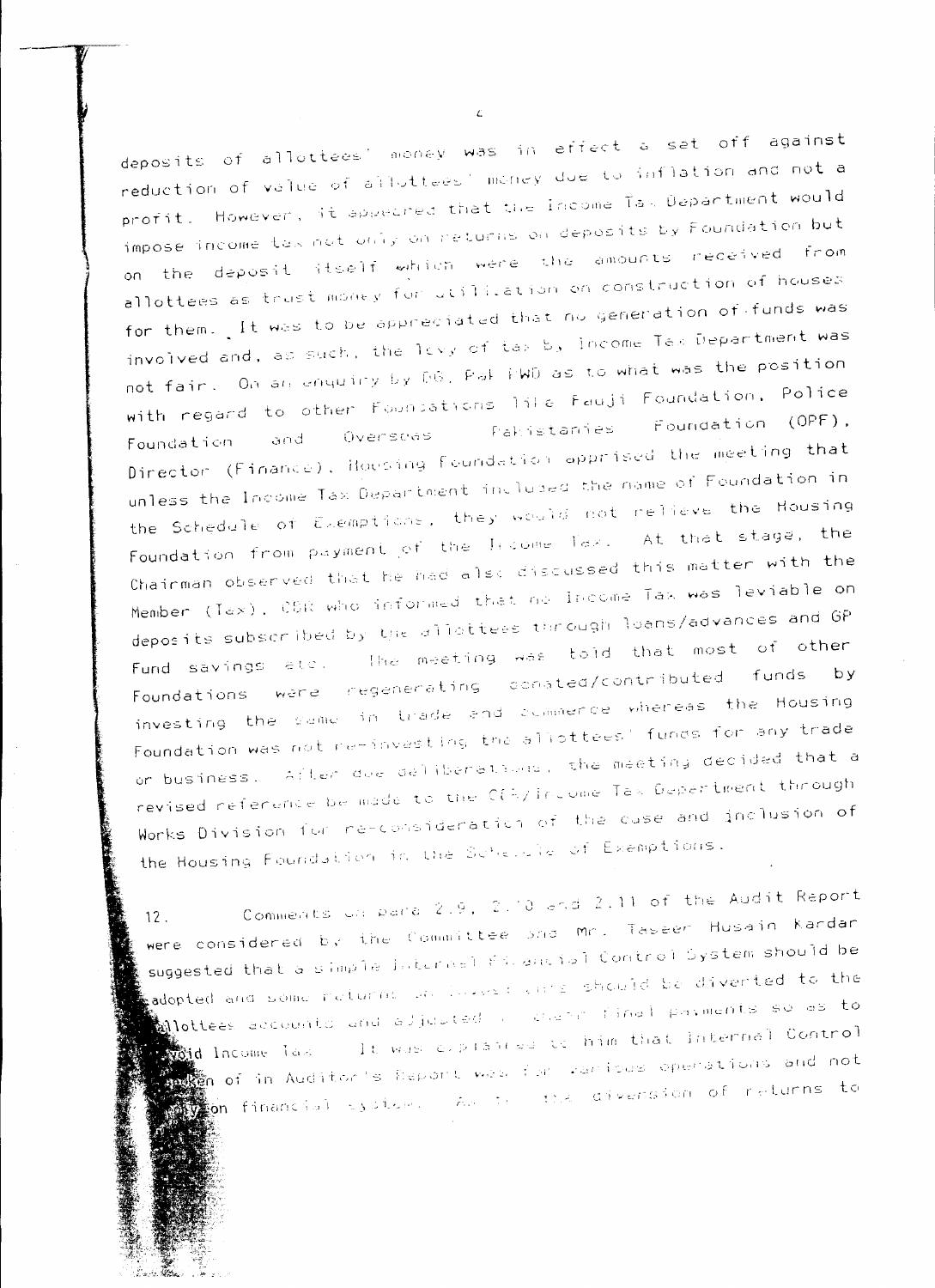Allottees Accounts it could be possible only on the conclusion of project but even if it could be possible earlier it could not have made a difference for the purposes of tax assessment. The meeting asked the Foundation to modify the comments given on para 2.11 in the light of factual position with regard to Karachi, Lahore schemes etc. F.A. (Works) suggested that in case the Auditors do not acquiesce to withdraw their observations which on their face not relevant, they might be called to a meeting of Executive are Committee and their objections be discussed and resolved with them. The meeting decided that the matter be resolved with the Auditors by holding internal meetings besides the written comments already given.

It was pointed out that smooth running of construction 13. work depended on regular payments by the allottees. The meeting was told that for Phase-I of the scheme which was near to its completion stage, notices to defaulters had already been issued. However, the houses would be handed over only when all the accounts were cleared by the allottees.

## Item-iii - Budget for the year 1992-93.

The Budget for the year 1992-93 enclosed with the working 14. paper on Item-iii was perused by the Committee. The meeting was told that the budget estimates were prepared on the presumption of scheduled completion of work of Phase-I Extension as provided for in the scheme. However, if the scope of work was reduced and Phase-I Extension was excluded from Foundation's purview, then the budget estimates might require a revision. The meeting after due deliberations desired to take up hoth the Revised Estimates (RE) 591-92 and Budget Estimates (EE) for 1992-93 before the Subthe beaded by Mr. Manzoor Hussain, Additional Secretary, was constituted by the Executive Committee in its 31st Software after clearance by the Sub-Committee, the Budget could be the Executive Committee for approval.

 $\overline{5}$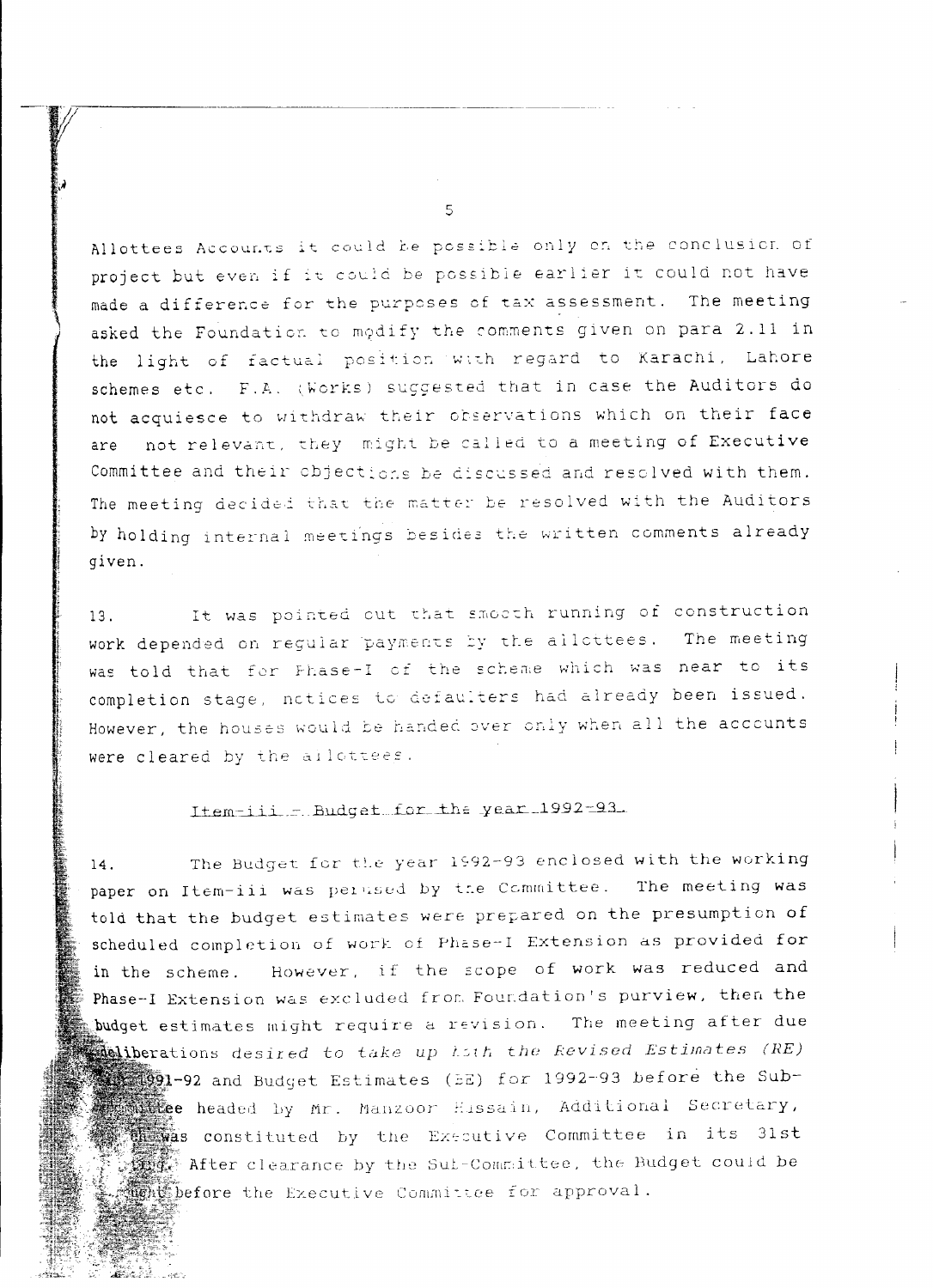Item-iv - Progress I the Scheme in Islamabad.

The 0.6. Hour buy foundation gave an overall progress of  $15.$ work of Phase-I of the scheme and told that they were striving hard to complete the work by the end of this year. However, the matters with regard to provision of sfacilities like roads, electricity, sui-gas and water connections etc. were not within the control of the Housing Foundation as different agencies were involved in it. As such, even very early completion of houses would not be fruitful unless these facilities were provided. The Sacretary (H&W) directed that in pursuance to the decision of the Senate's Standing Committee on Works, a meeting of the serior officers of CDA, WAPDA, Sui-Nonthern Gas Pipelines and IST Department might be arranged with the Chairman of the Standing Committee possibly in the 2nd week of September, 1992. The Secretary (H&W)/Chairman of the Executive Committee also asked the DG, Pak PWD to render every possible help to provide these facilities.

Item-v - Holding of Meeting of the Board of Governors.

With networkers to this steal the beeretary (H&W) informed ÌЪ. that the meeting of the Goard of Governors would be held as soon as all the members were available and the convenient date/time was siven by the Minister of State for Housing and Works.

> Itam-vi - Dafermant of payment of Instalments on account of cost of construction.

After deliberations on this item, it was decided by the Й7. committee to observe the previous delision on this issue and maintain status-quo for the trad being.

> Item-vil Entitlement of the Equipment Council of lahami: Iscolog, wit Paristan Atomic Energy Commission to pertilepate in the Scheme.

US, Cabinet Division and FA camis, suggested that the meil of Islamic Ideomoy may be assed to prove through the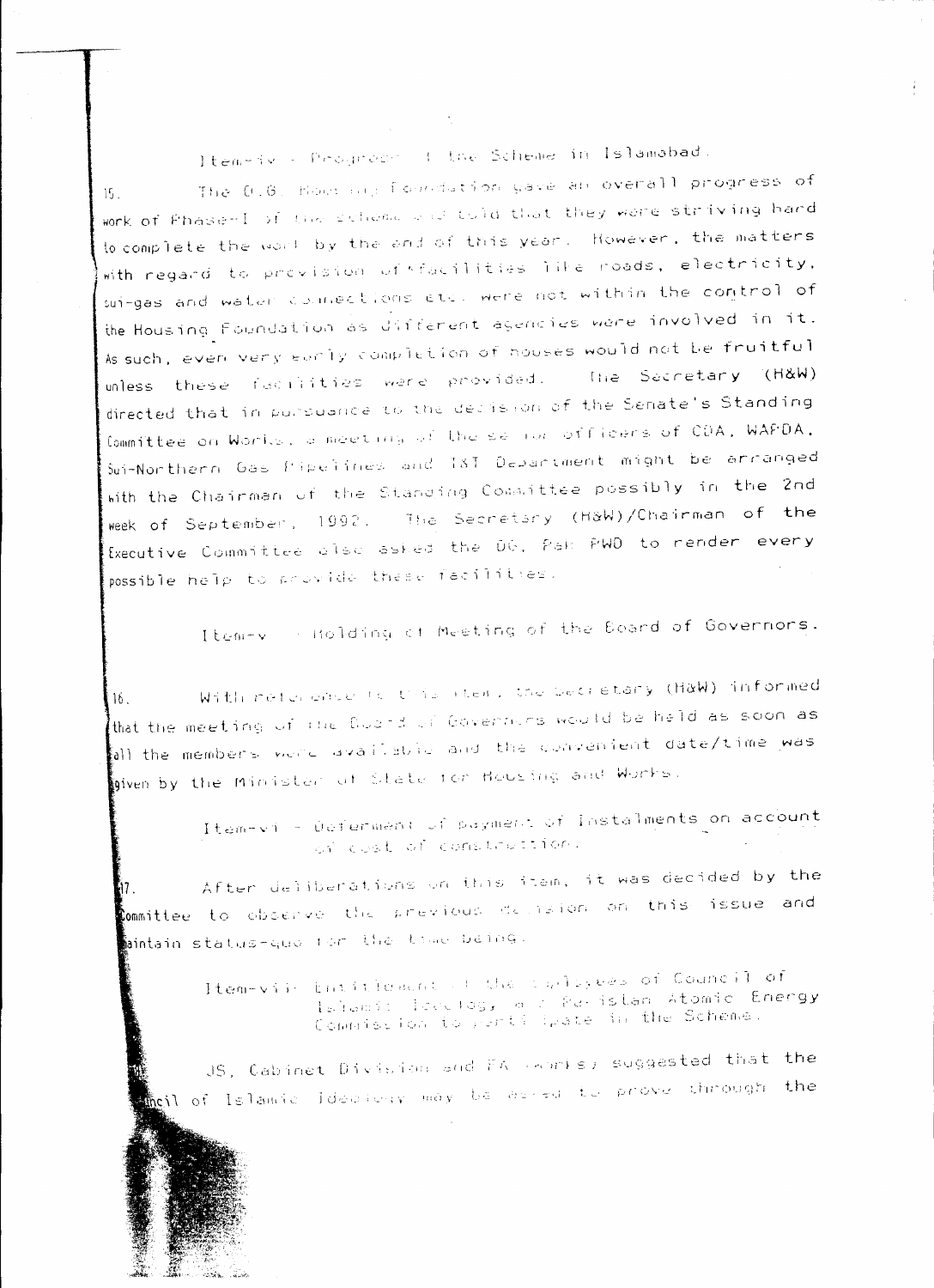Item-iv - Progress of the Scheme in Islamabad.

The D.G. Housing Foundation gave an overall progress of  $15.$ work of Phase-I of the scheme and told that they were striving hard to complete the work by the end of this year. However, the matters with regard to provision of facilities like roads, electricity, sui-gas and water connections etc. were not within the control of the Housing Foundation as different agencies were involved in it. As such, even very early completion of houses would not be fruitful unless these facilities were provided. The Secretary (H&W) directed that in pursuance to the decision of the Senate's Standing Committee on Works, a meeting of the senior officers of CDA, WAPDA, Sui-Nonthern Gas Pipelines and T&T Department might be arranged with the Chairman of the Standing Committee possibly in the 2nd week of September, 1992. The Secretary (H&W)/Chairman of the Executive Committee also asked the OG, Pak PWD to render every possible help to provide these facilities.

Item-v - Holding of Meeting of the Board of Governors.

With neference to this item. the Secretary (H&W) informed  $16.$ that the meeting of the Board of Governors would be held as soon as all the members were available and the convenient date/time was given by the Ministan of Slate for Riusing and Works.

> Item-vi - Deferment of paysent of Instalments on account of cust of construction.

After deliberations on this item, it was decided by the  $17<sub>1</sub>$ Committee to observe the previous decision on this issue and ,<br>∰maintain status-quo for the time being.

 $\label{eq:2} \mathcal{L}=\frac{1}{2}\sum_{i=1}^n\sum_{j=1}^n\sum_{j=1}^n\sum_{j=1}^n\sum_{j=1}^n\sum_{j=1}^n\sum_{j=1}^n\sum_{j=1}^n\sum_{j=1}^n\sum_{j=1}^n\sum_{j=1}^n\sum_{j=1}^n\sum_{j=1}^n\sum_{j=1}^n\sum_{j=1}^n\sum_{j=1}^n\sum_{j=1}^n\sum_{j=1}^n\sum_{j=1}^n\sum_{j=1}^n\sum_{j=1}^n\sum_{j=1}^n\sum_{$ 

Item-vil- Entitle-manuful the Employees of Council of laiami: Ideolog, and Paristan Atomic Energy<br>Commission to refti-ipate in the Scheme.

JS, Cabinet Division and TA (works) suggested that the of Islamic Ideology may be asked to prove through the

 $\mathcal{L}_{\mathcal{L}}$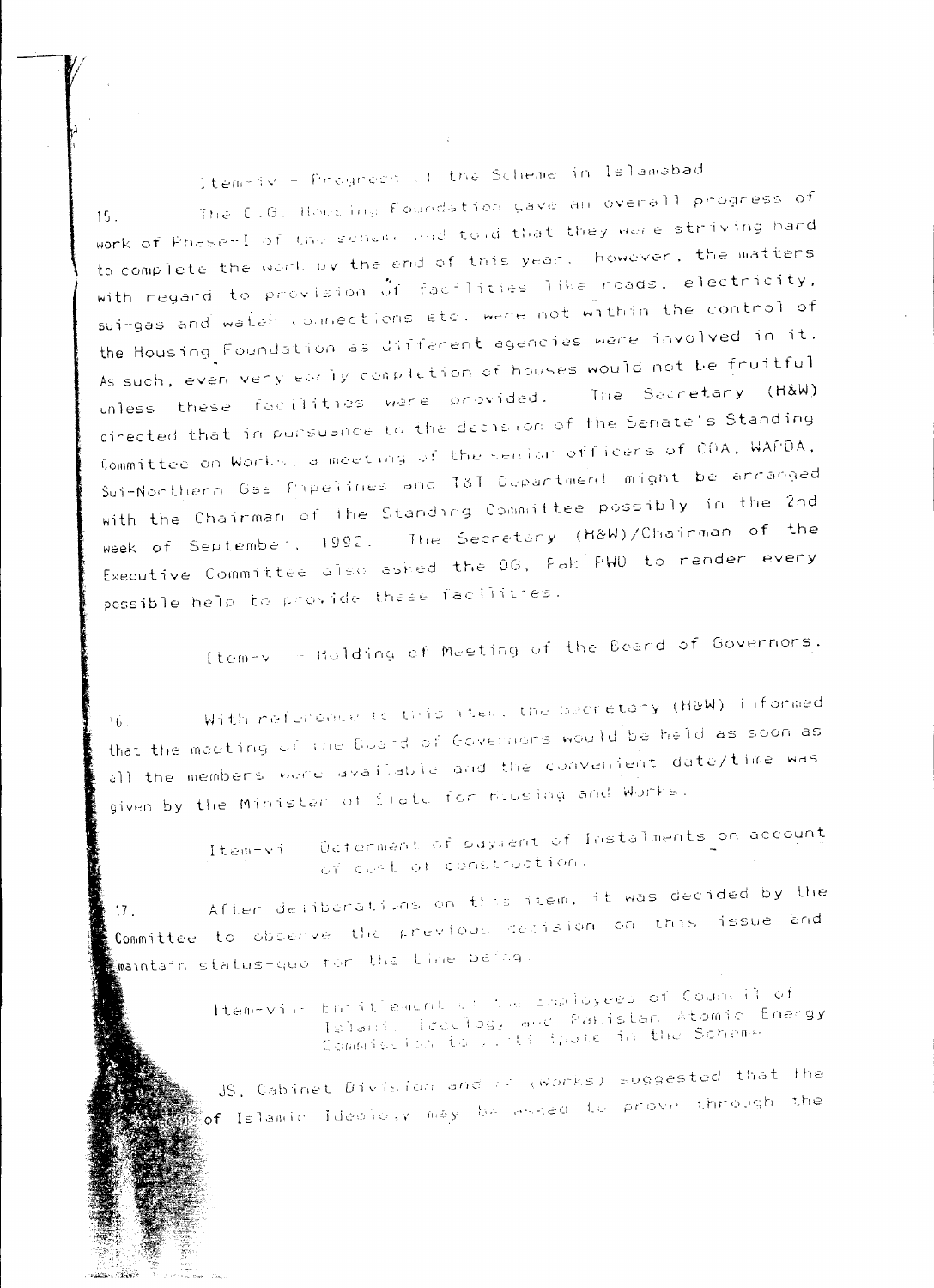Establishment Unvision that their employees were haden all Government employees. However, the meeting was told that as already explained in the worlding puber, the matter was caamined threathere before the closure of the last date for submission of applications and the request of the employees of the Council of Islamic leeplogy was acceded to with the approval of the competent authority.

Htem-viii - Short-fill of pluts in Phase-1 and Phase-11.

The point regarding short field of 981 plats of Phase-I  $19<sub>1</sub>$ and Phase-II (95 + 593) besides 210 plots of Phase-I involving affectees problems, wer closed in details. Mr. Sanshan Ali Malik, OSD (PalC) applained details of the distribution of plots by CDA as per ECNEC decision only also informed that Catagony-1 plots of 600 sq. yds. were not reportedly available in the sectors earmarked for Phase-II. At this point UG (BF) invited attention of the participants to the ausurance biven by the Member (Planning). CDA in a meeting hour on 19 (-199) that errorts will be made to find, if possible, some plats of that category in these sectors. It was suggested by J.S. (W) that strik (DA are understood to have been developing a was plota of focus, yes, which would be lesser in rate per sq. you we alight evolute bossilutive of getting this size of plots also alongwith the bull se wide

The mesting was note-med that the matter was being  $20.$ pursued with the CoA at higher laves through the Ministry of Housing and Workers the Contract of resident was also reguested to r render support to finance we used as the almotments were to stant as soon at vanificant and pay the cast on of applications was finalised.

> Item-i consumers to the source the during sees of the means of the same completely have the salary teacher of Industrial Land to the modeling Scheme

The mesting day of a fare in the stem to any of the next tings.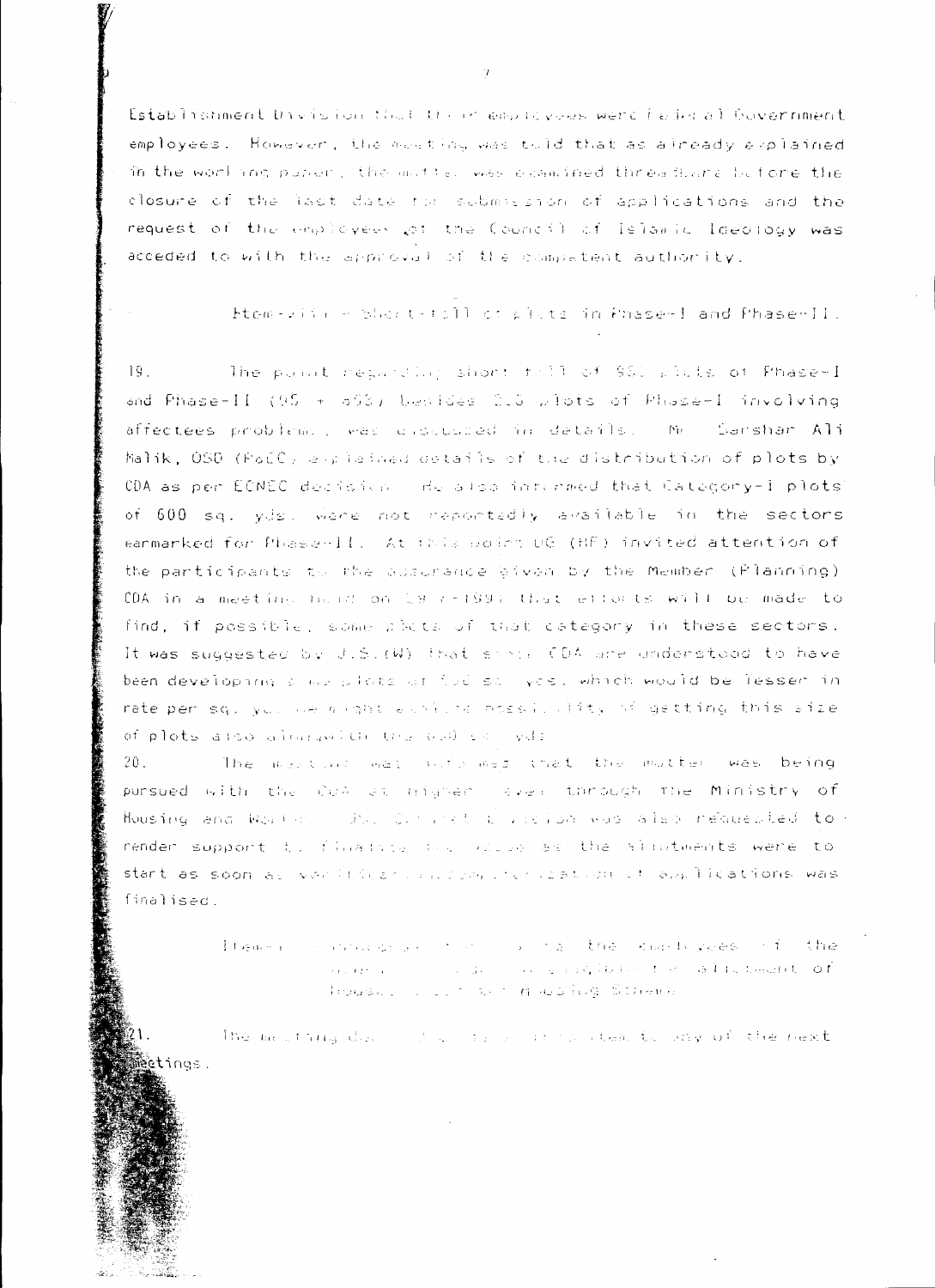Items - Review is the Boone of Work of Phase-I The Commission Commission

The meeting decided that this point may be held in  $22.$ abeyance till recent of decision an the appeal analost the recommendations of the Walger Montasht (Unbudeman) and permission of the Government to stand with nime construction had not yet started.

> Item-wi + Housing Schere for Pederal JGovernment Umployees on Junerabor Basis in Islamabad (Phisse-II) - Request from 8PS-19 officers for Iniiuntation of Cetegory-II Houses.

The meeting case dened the request made by 8PS-19  $23.$ officers and decided that infinitetion of houses (3) Grade-17, 18 and 19 officers abund not be considered in the running schemes on the face of fundamental citizens of the sunemerfue, senfority on the basis of programity to retimement. It anight be possible to do it in any new extence.

> Item-min - Hedinae, Membership of the Housing Foundation and States of Co-opted Members.

This item was discussed alongwith Item-i and ii of the  $24.$ agenda.

#### NEW POTAL

Mr. This evaluated a known processed member for Category-V  $25.$ with the parall line in the cross of count subset possity for consideration of depute above a soluted by water states that the allottees have paid include market to rooming roundation inter-alia by getting lead from the stift - The stationent for refund of loan to HBFC, he said is the me due of the country and the state portiod. On the other home, we see some a constrainting ever hold hot yet commenced of which is the community of the community and the first of the community were bound to safely hardsalve for layeart of inferest due to no With of the instruction of the continuation of state in the condition of  $\mathcal{H}_{\text{eff}}$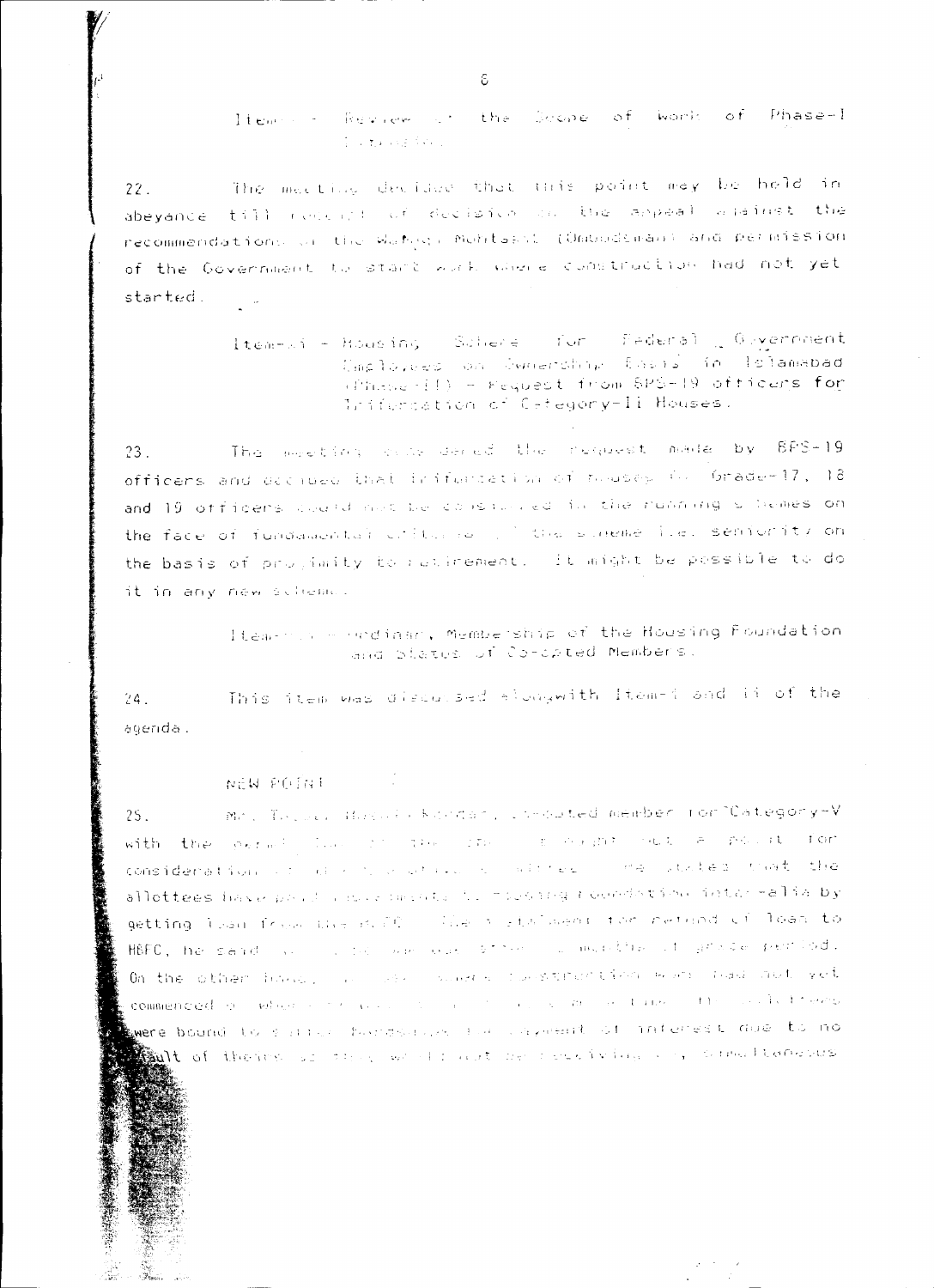benefit from their houses. the, therefore, requested for intervention of the Housing Foundation to ask the HBFC to extend the grace period to 24 months instead of existing 12 months and also reduce the rate of interest as had been done by the Government in case of some other organizations and the Prime Minister's self employment scheme. The meeting asked Mr. Kardar to provide precedent for making a reference to the HBFC.

, ,. **\....** '-- (Imtiaz Ahmad Kh&n) Director (Finance/Admn)

 $($  ( September, 1992.

9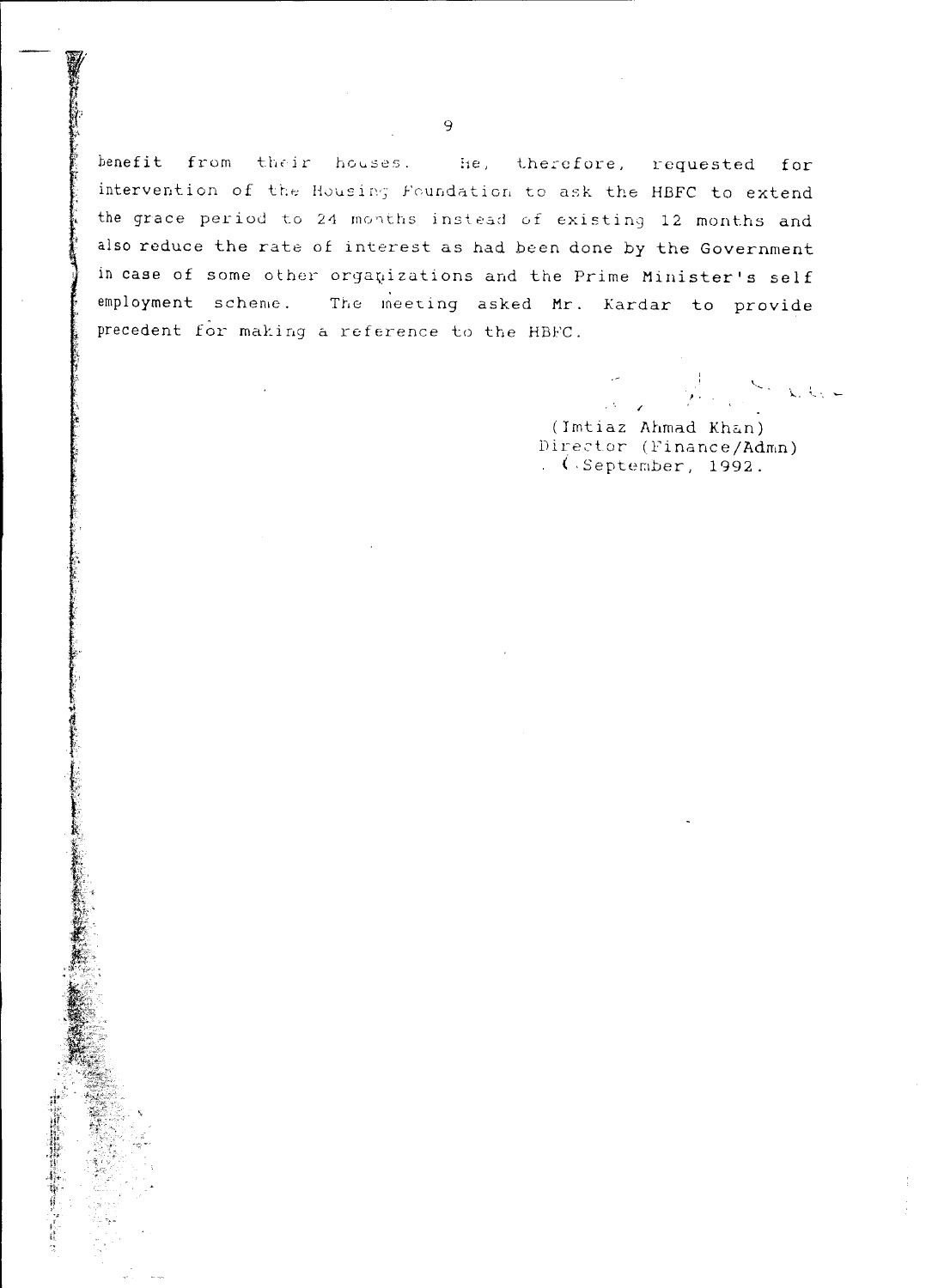Annexure to the Minutes of the 33rd Meeting of Executive Committee.

### FEDERAL GOVERNMENT ENPLOYEES HOUGING FOUNDATION SHAHEED-E-MILLAT SECRETARIAT  $\begin{array}{cccccccccccccc} \multicolumn{2}{c}{} & \multicolumn{2}{c}{} & \multicolumn{2}{c}{} & \multicolumn{2}{c}{} & \multicolumn{2}{c}{} & \multicolumn{2}{c}{} & \multicolumn{2}{c}{} & \multicolumn{2}{c}{} & \multicolumn{2}{c}{} & \multicolumn{2}{c}{} & \multicolumn{2}{c}{} & \multicolumn{2}{c}{} & \multicolumn{2}{c}{} & \multicolumn{2}{c}{} & \multicolumn{2}{c}{} & \multicolumn{2}{c}{} & \multicolumn{2}{c}{} & \multicolumn{2}{c}{} & \multicolumn{2}{c}{} & \$

List of Participants of the 33rd Meeting of the<br>Executive Committee of the Board of Governors held on 31st August, 1992.

 $(1)$  Mr. G.A. Jahangir, Secretary, Ministry of Housing & Works.

医科

(2) Mr. Mohammad Ittikhar Ahmad - hember Joint Secretary (Works), Ministry of Housing & Works.

 $(3)$  Mr. M.I. Rajput, - Member Director General, Pakistan Public Works Department,

- Member (4) Mr. Mukhtar Ahmad, Financial Adviser (Works).

(5) Mr. Muhammad Aslam. Joint Secretary, Cabinet Division.

Mr. Mohammad Abbas,  $(6)$ Deputy Secretary. Works Division.

والمتعادل متبعت

Mr. Sarshar Ali Maijk,  $(7)$ OSD (P&EC). Works Division,  $\frac{1}{2}$ 

> **Some Mohammad Rasool Khan, Exector General**, **Mousing Foundation.**

 $-$  In the Chair

- Member

- Member

Mended.

- Secretary